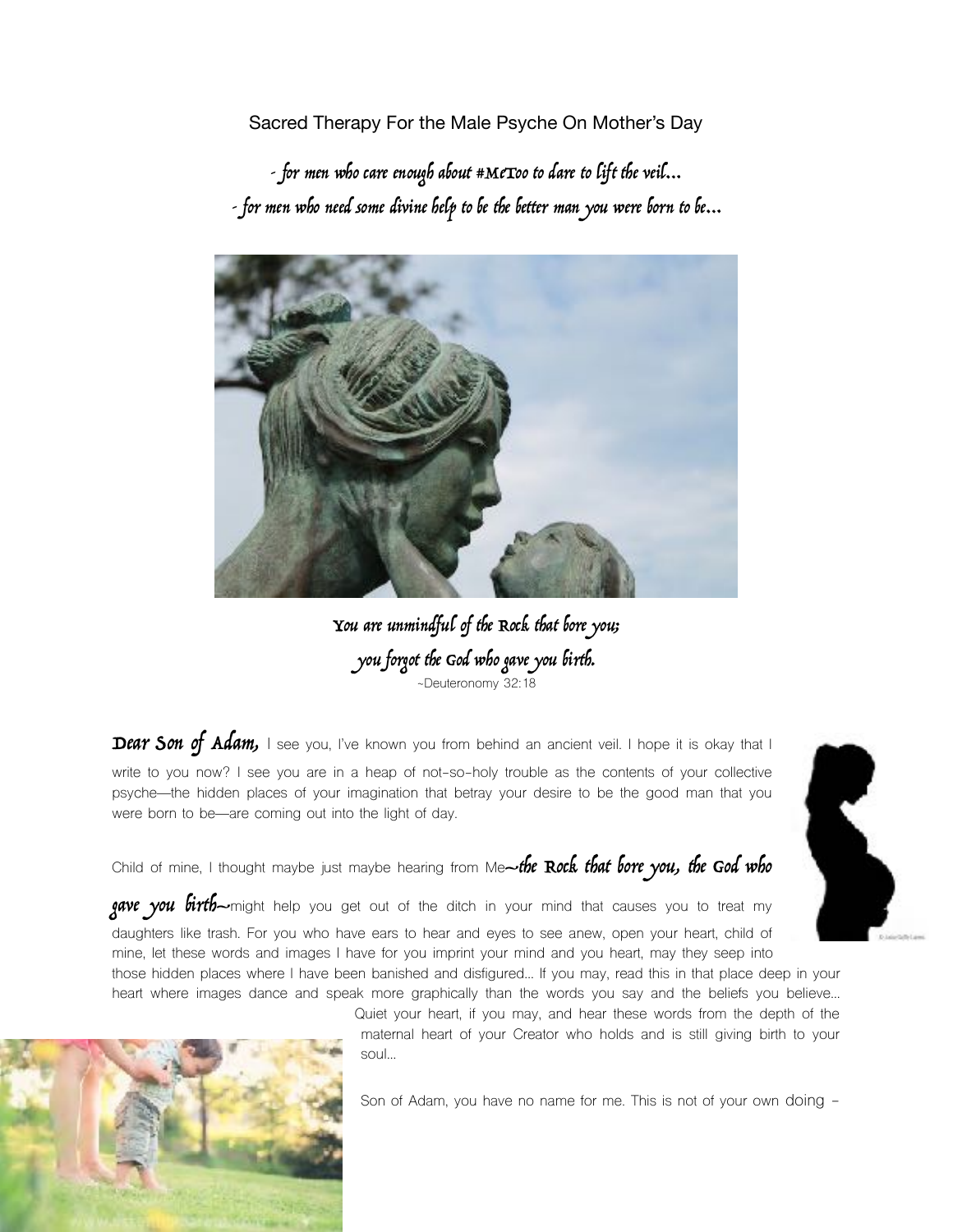generations ago your fathers and their fathers' fathers exiled me from their holiest of places and from their hearts. This created stopped being ale to see me and honoring me. But *your* name and your face I have always known and loved dearly, from the beginning of time. Do you not remember me? It was I who taught you to walk,



# I who took you up in my arms; but you did not know that I have created and and again and again have healed you. I have guided you with cords of human kindness, with bands of love. I love to lift you

to my cheeks and bend down to feed you.<sup>[1](#page-1-0)</sup> Because I raised you I know your true nature as

a boy who loved me and could honor my feminine nature which lives in your sisters. You had no need to try to control it, negate it, or try to elevate yourself over it. There was no veil then. You could see me and this made your mind and your heart sparkle with love and a beautiful humanity



<span id="page-1-4"></span>which is your truest nature.

My son, **y**ou are imprinted on my heart, and I on yours in the very cells of your body, in the hidden places of your psyche, though you have banished me from your holy beliefs long ago. Can a

woman forget her nursing child, or show no compassion for the child of her womb? Even though you have forgotten me, yet I have not forgotten you.<sup>[2](#page-1-1)</sup> The story of

how this came to be is a sad and ancient tale, one I won't trace here, which has caused generations of pain in the human family, This tale that erased me from your

churches and synagogues could never keep me from you. I have many names which have been erased from your consciousness but still live in your subconscious. When you are tired and weary and at the end of your rope (as you are now) and you need nourishment and protection, you draw near to my breast, you pray to me- $E$  **Shaddai**<sup>[3](#page-1-2)</sup>-you say wordlessly... and you feel the tower of my tender  $\Delta U$  Sufficient strength all around you, holding you, always.

<span id="page-1-6"></span><span id="page-1-5"></span>



<span id="page-1-0"></span>[1](#page-1-4) Hosea 11:3-4

<span id="page-1-1"></span>[2](#page-1-5) Isaiah 49:15

raised you, I am the maternal presence that has surrounded your childhood and your life journey while you have played in the playground of Life. I am Ruah, the wind,

Like the mothers, grandmothers, and aunties who have

the spirit, the breath hovering over the deeps of creation<sup>[4](#page-1-3)</sup> and your creation, breathing new life into you, breath by breath. Child of mine, I am closer to you than even your breath

<span id="page-1-7"></span>

<span id="page-1-2"></span>[Ge17:1](https://biblia.com/bible/nasb95/Gen17.1)[,28:1,](https://biblia.com/bible/nasb95/Ge%2028.1) [2,](https://biblia.com/bible/nasb95/Ge%2028.2) [3,](https://biblia.com/bible/nasb95/Ge%2028.3)[35:10,](https://biblia.com/bible/nasb95/Ge%2035.10) [11](https://biblia.com/bible/nasb95/Ge%2035.11), [43:13,](https://biblia.com/bible/nasb95/Ge%2043.13) [14](https://biblia.com/bible/nasb95/Ge%2043.14), [15](https://biblia.com/bible/nasb95/Ge%2043.15), [16,](https://biblia.com/bible/nasb95/Ge%2043.16) [48:3,](https://biblia.com/bible/nasb95/Ge%2048.3) [49:25](https://biblia.com/bible/nasb95/Ge%2049.25), [Ex6:3,](https://biblia.com/bible/nasb95/Exod6.3)[Ps91:1](https://biblia.com/bible/nasb95/Ps91.1) [3](#page-1-6)

[2Co 12:9,](https://biblia.com/bible/nasb95/2%20Cor%2012.9)[10](https://biblia.com/bible/nasb95/2Co%2012.10)

often translated "God Almighty" but can also be translated "breasted one [http://www.hebrew4christians.com/Scripture/Parashah/](http://www.hebrew4christians.com/Scripture/Parashah/Summaries/Lekh_Lekha/El_Shaddai/el_shaddai.html) [Summaries/Lekh\\_Lekha/El\\_Shaddai/el\\_shaddai.html](http://www.hebrew4christians.com/Scripture/Parashah/Summaries/Lekh_Lekha/El_Shaddai/el_shaddai.html)

<span id="page-1-3"></span><sup>[4](#page-1-7)</sup> Genesis 1:2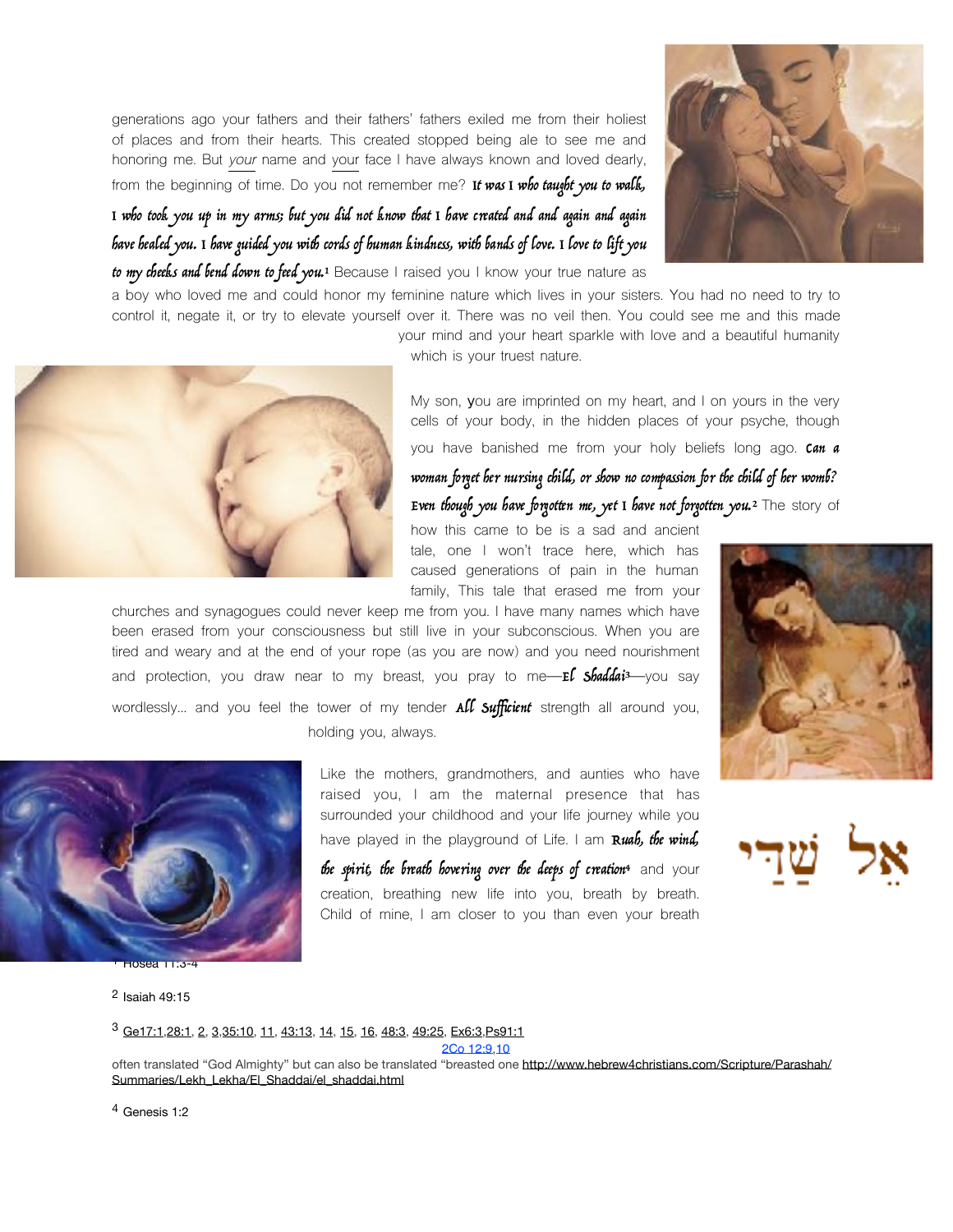

and than all of the holy stories you tell, the holy beliefs you believe, the progressive ideals you hold, and not-so-holy and not-so-progressive images that have stamped and into your your mind and heart, into your spiritual and sexual imagination which continues to be shrouded with a dark and oppressive veil and keeps you from seeing and honoring the Feminine which you were created to love and admire and be united with, to co-create and play with—not like you play with a toy you like to keep breaking or that kid you bullied and shamed in the playground —but rather like that girl in the art class that you made that beautiful sculpture with that time… I long for you to be free from this ancient patriarchal veil that long ago came to view Eve as a concubine underclass in her own home and that long ago it made it normal for grown old men (even the great holy men of the faith) to prey on young daughters of Eve.

What you see in all these #MeToo stories is not new, it has gotten worse from all the porn you stain your brain with, but it goes back to this ancient tale which came to see Eve—the elucen of creation, the Mother of the Livings who lives on in all my daughters—not as your  $r = z$ , partner to co-create and share in the dominion and care of the earth, and who you need to rescue you and save you from time to time, but rather as an unclean, inferior, weak subhuman whose image of God in so many ways you negate, dismiss, and seek to cover over with all those ways that dark and

ugly veil cause you to treat her like you are a master and a king who she exists to serve and submit to you, someone whose ideas you all too often speak over and take credit for as if you own her, someone who at your most exploitative moments you treat like a concubine that you do whatever the fuck you want to and treat like a piece of trash. Please excuse my french. The daughters of Eve deserve better.

With all this #MeToo wreckage that lives on in our churches and our progressive institutions I feel at times like a mother bear robbed of her cubs, I prowl around to protect all my cubs, but and at times I just want to tear asunder all those who attack my she cubs<sup>[7](#page-2-2)</sup> body, mind, or spirit. For too long, I have watched Adam treat Eve like trash, like property. I restrain myself but my heart is grieved when

anyone in any way is treated

<span id="page-2-5"></span><span id="page-2-4"></span>



<span id="page-2-6"></span>like a second class human.

<span id="page-2-7"></span>Like the mother eagle who stirs up her nest and hovers over her young, so too do I spread my wings to catch you, to catch her, and carries you away from harm.<sup>8</sup> But you are my hands and feet and wings in the world. I need you to work with Eve, not against, to mend

<http://temple.splendidsun.com/PDF/equalto.pdf>, Gen 2:18

<span id="page-2-3"></span><span id="page-2-2"></span><span id="page-2-1"></span><span id="page-2-0"></span>[7](#page-2-6) Hosea 13:8 [8](#page-2-7) Deuteronomy 32:11-12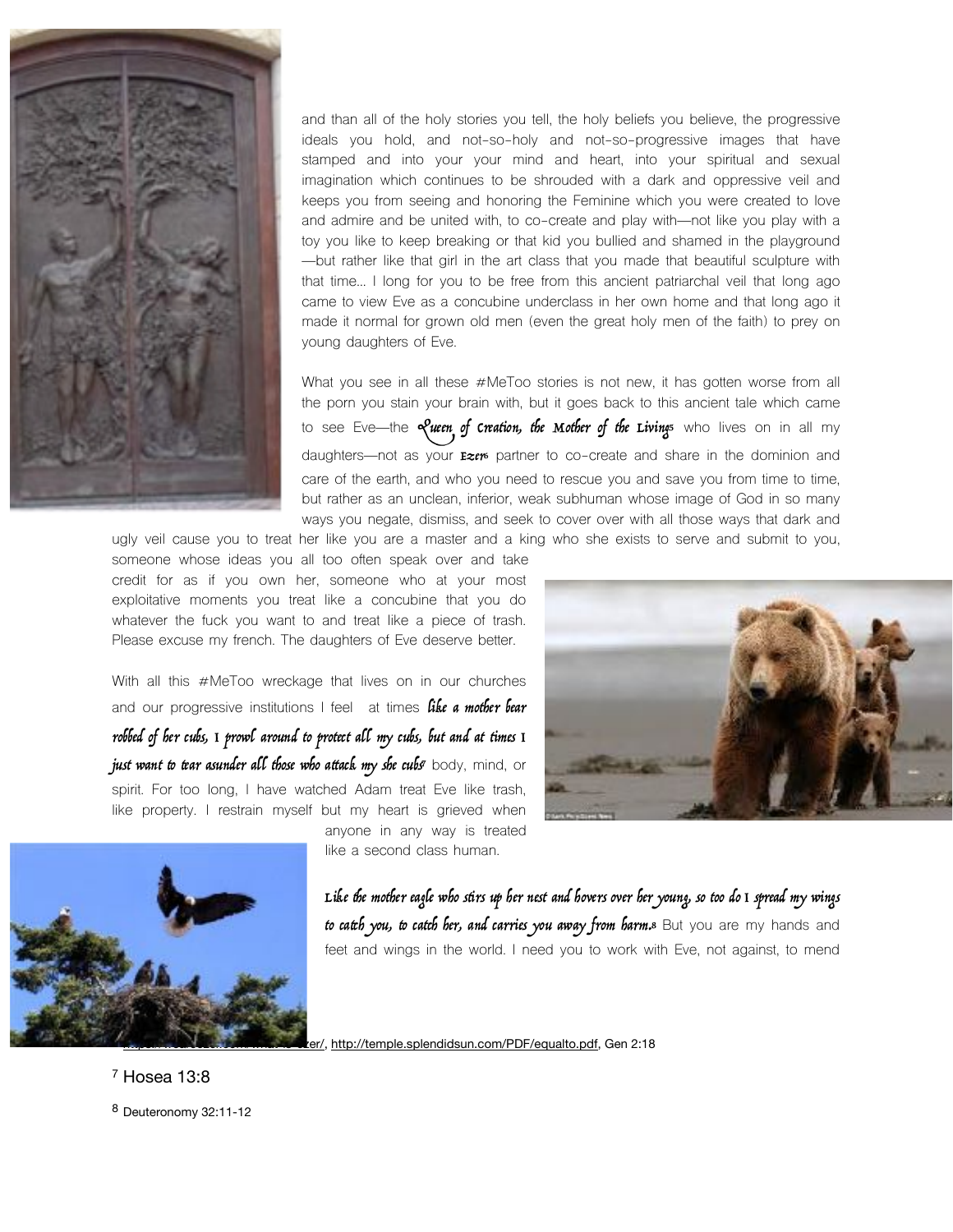and heal the seeds of the gender wreckage that lie in your own heart that still do not see—truly truly see—and honor—truly truly honor—the Feminine face of God in our world today which we honor today on Mother's Day though we don't call her by name.

My son, with my wings outstretched over all of creation, I am  $E$  Roi...

<span id="page-3-2"></span>the God who Sees<sup>[9](#page-3-0)</sup> I see and know all of the wounds that my daughters have born for too many centuries because of the ways that you have sought to deny her shared honor and dominion as a Daughter of the Most High, a prophet, priestess, and queen who bears my image with great work to do in the world. No she is not your spiritual, psychological, or your sexual slave, she is not your household maid or assistant. She does not need you to explain things to her as if you are



all knowing. I know this is not your true nature, Adam, but rather a perversion which I want to heal you from. Allow yourself to gaze at Me, maybe by seeing Me, you will see her honor and glory and this will help to sweep aside the gender litter hidden in the corders of your psyche which still do not honor her fully as a full human being like you who you need to be strong just as she needs you to be strong. Until you see and honor tower of strength, you will not fully see and honor hers.

I know all this because I birthed you and am still birthing you into being. I know what is true to your nature and what is not. When you feel something that is not true to your highest and best nature, call on me, Ruab who



<span id="page-3-3"></span>hovers over the depths of creation and your psyche, child of my womb, and ask me to blow away the trash that litters your beautiful mind and heart. Mediate on me your Mother who knows and loves you as much today as I did when you were a baby in my arms. Even though you are now a grown man, I see you and know you. See, I have engraved you on the palms of my hands? But your walls they are ever before me[.](#page-3-1) [10](#page-3-1)

These psychic walls you keep erecting, why do you keep trying to divide and protect your preeminence? This too is an ancient tale worth telling, one that has led to this #MeToo mess you are in, one that goes back to the moment you left the harmony and interdependence of the garden and began to try to be a God yourself… sigh… These walls you keep erecting create a fortification within and around your own heart that keeps you from seeing Me, your mother, and keeps you from the real love and

intimacy you seek with Eve. My son, you can't have it both ways, do you realize this? Why do you still in so many overt and hidden ways seek to guard your higher rung on the ladder over Eve? Don't you see that the walls you erect to protect and maintain your place of honor create such harm in your relationship with Eve? Long ago, it came to pass that Adam began to see Eve not as a partner in the garden but more as a slave, a concubine, who he owned with all of the land, animals, and wealth he was protecting behind his walls. As I look down upon the contents of your mind, my son, I still see some of this ancient stain that needs to be healed between you and Eve. It is not just a matter of believing new beliefs, it is about letting these ancient walls come down and coming back home to your true humanity to rediscover your real masculine nature which can share honor and dominion and not

<span id="page-3-1"></span><span id="page-3-0"></span>[<sup>9</sup>](#page-3-2) Gen 16:13-14, https://www.crosswalk.com/devotionals/prayingnamesgod/praying-the-names-of-god-july-9-1157903

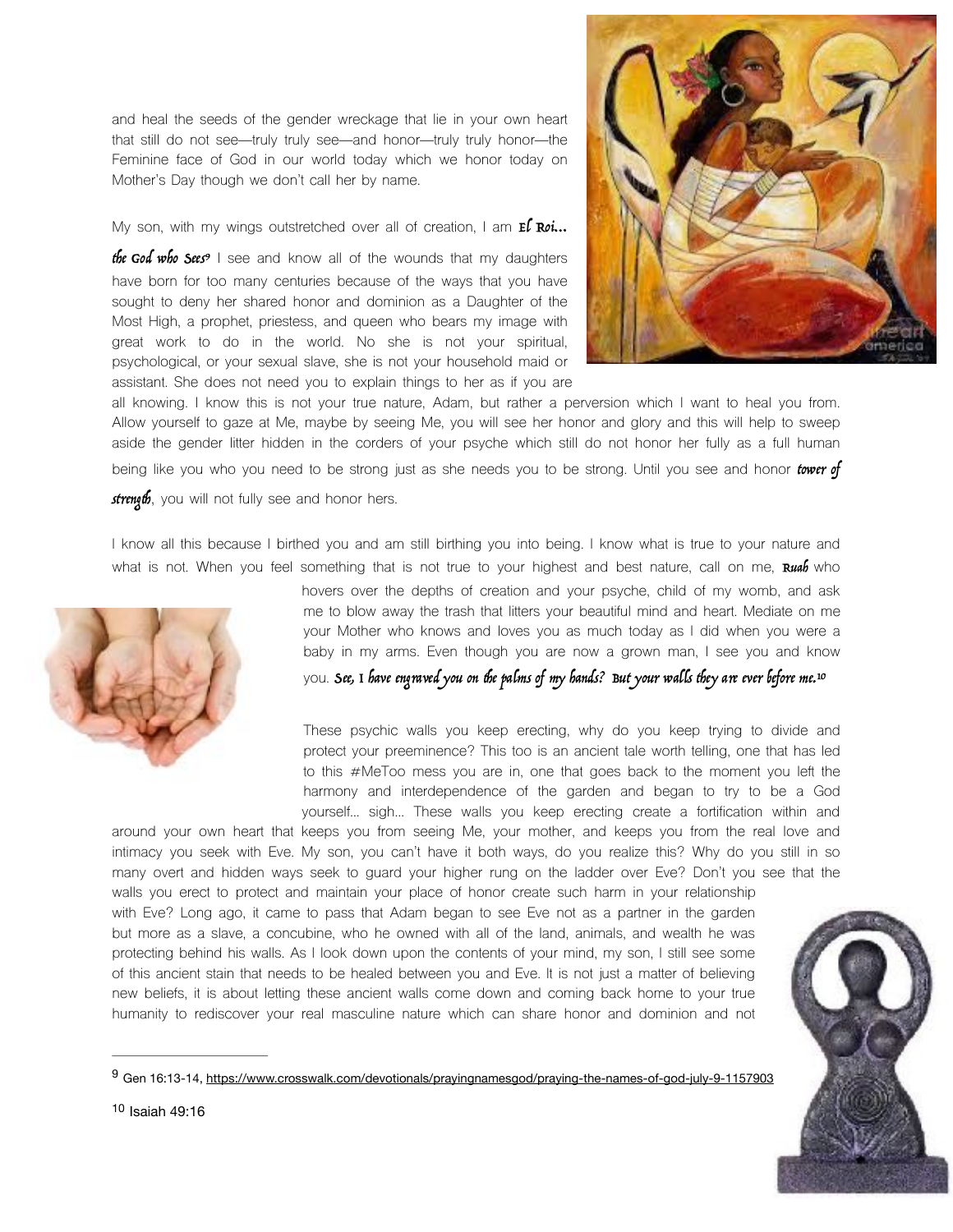hoard it. Deep down, son of Adam, you know that your true masculinity is not found in climbing a ladder, building a wall, or subjugating another human being but rather in reclaiming your place in the beautiful interdependence that dances throughout all of creation.

As a mother comforts her child, so I will comfort you<sup>11</sup> and instruct you if you turn to me. Adam, do you want the help of your Mother who loves you from the depths of Her womb and is still co-creating this world and with you, can re-create the hidden places of your psyche where you really just plain and simple don't honor the human or the divine Feminine. Holy talk is cheap. So is some of the progressive equality talk. Do you want to actually walk the walk to take this journey back to the garden? Or do you want to hold onto all your holy and not-so-holy "trump cards"? You say you believe in equality, you say you believe Eve is created "in the image of God" yet the images you saturate your mind with in church and on the internet hardly suggest that you see God in the female half of the human family. Somewhere deeper than what you say you believe, somewhere in the hidden recesses of your imaginations there is is still an oppressive veil—i think you know what I am talking about—that so wants to be the owner, the master that you are willing to believe a lie that looks down on your sister, my daughters, as an underclass not worthy of the same honor and respect as you. This grieves my maternal heart. I am closer to you than even your beliefs so I know how this ancient veil has malformed you and how you see the world, how you

<span id="page-4-2"></span>



As heartbreaking as they are, all these #MeToo stories are bringing this rottenness festering in the collective male consciousness out into the light of day to be healed and transformed.

Because I still carry you in my womb and know the secret places of your mind and heart, I know where you in particular need for you mind to be transformed and renewed. You say so many lofty things about equality and that women too are made in the image of God, but deep down you still honor yourself more than Eve, deep down you just don't honor the F e m i n i n e

face of God.

<span id="page-4-3"></span>But again, this is not your fault. You inherited this. So many of the great fathers of the faith did not fully believe women were created in the image of God and said things that reflect that they had the same inferior, subjugating view of women that you see in the vile images of the porn your generation watches—I won't repeat the filth<sup>[12](#page-4-1)</sup> they called my daughters while acting so holy. Yes, I do get upset with the sons of Adam, I know you can be better! This is not your true nature. You are my son and I want more than anything to help you heal the deep and ugly stain in your collective subconscious that has been passed down from generation to generation which has been maiming and



<span id="page-4-1"></span>[12](#page-4-3) https://margmowczko.com/misogynist-quotes-from-church-fathers/



<span id="page-4-0"></span>[<sup>11</sup>](#page-4-2) Isaiah 66:13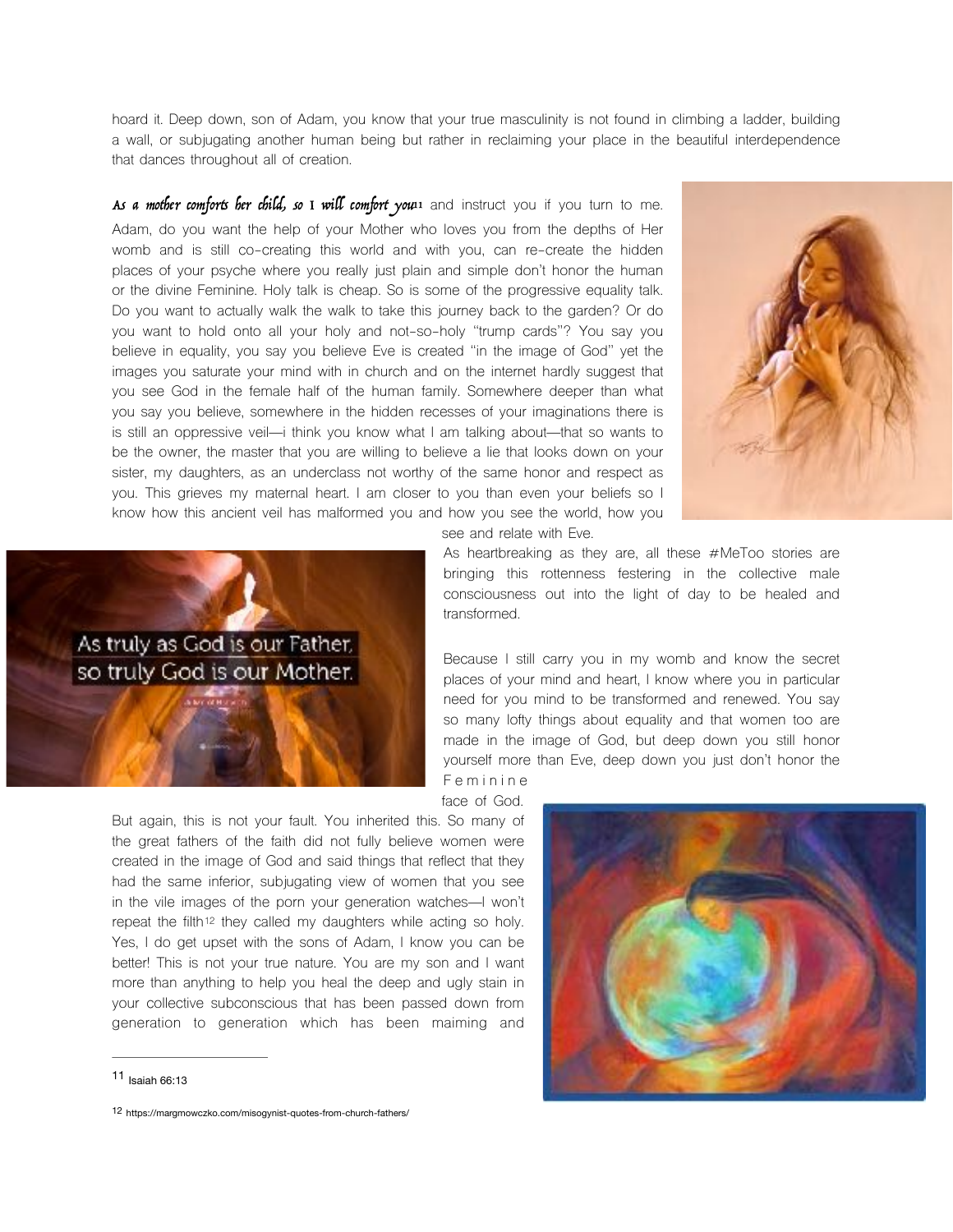

disfiguring the bodies and souls of my precious daughters. But they will be silent no more. Just so you know, I have been hovering around them too. They are strong and they are rising up. My sons and my daughters are made to prophesy and use all of the gifts We have given you all to steward and give birth to the world we all seek. Look all around at creation—could it exist without the Masculine and the Feminine working together? So many sons of Adam are joining in with them and are grappling together to find their way back to the Garden of Eden which beacons to all of us in the deepest and most true place of our hearts, to return and to co-create the better world you were created for as my children, Adam and Eve alike, living in shared dominion and harmony together. No walls. No subjugating ladders of being to climb and rupture another person's dominion. No trump cards. None. You've got to let all of them go, all of them. All those blatantly exploitative and subtly holy and benevolent forms of presumption which say "Eve, you exist to serve and submit to me. I'm Varsity, You're JV. And yes, even that exasperating "mansplaining" card that is a little too certain and all too easily in its certainty

and (false) authority dismisses and fails to see and hear and honor the wisdom of my daughters who, like me tend to see and live in all of the interconnections of Life without needing to extinguish all of its mystery and paradox.

Adam, my precious son, I am here. Return to me. Lift the veil. I am your Mother. I have always been here. I see you but can you see me out here in my beautiful garden? I believe in you! I am cheering you on from behind this ugly veil that has covered your heart and my face for too many centuries. If your soul has eyes to see, turn to me today, your Mother, and see if you can see glimpses of my Sacred Feminine presence in your world and in all of the mothers and grandmothers and your sisters and aunts and friends who surround you with love and care and strength. And even in the Bible itself! See if by glimpsing me changes the way you see and honor Eve.

<span id="page-5-3"></span>

### Like a weaned child resting against your mother, is your soul. May you find contentment, my

<span id="page-5-2"></span>son.<sup>[13](#page-5-0)</sup> Take some time to be quiet today my son and walk around your inner garden with me. What needs to be pruned? What trump cards do you need to let go of and bury deep in the earth? Where does this heavy patriarchal veil have you in its ancient grip? Where do you need to relearn to be human? What is it dampening out the light in your masculine humanity and severing your natural connectedness with Eve, with me, with the Web of Life which is your true home?



My son, I have wanted to comfort you and for a long, long time I have held my peace, I have kept myself still

and restrained myself; now I cry out like a woman in labor, I will gasp and pant<sup>[14](#page-5-1)</sup> because I want you to keep growing and becoming the true beautiful YOU I gave birth to. I see the many ways you have been growing up to be a better, more secure man, but I fear that you and your brothers are regressing… The subjugating images that are maiming your sexual imaginations are reactivating the same ancient and psychic wound that banished Me from your churches long ago and came to dishonor Eve as a concubine in her own home. Not all of you act on these images, but nonetheless they are damaging to

<span id="page-5-0"></span>[<sup>13</sup>](#page-5-2) Psalm 131:2

<span id="page-5-1"></span>[<sup>14</sup>](#page-5-3) Isaiah 42:14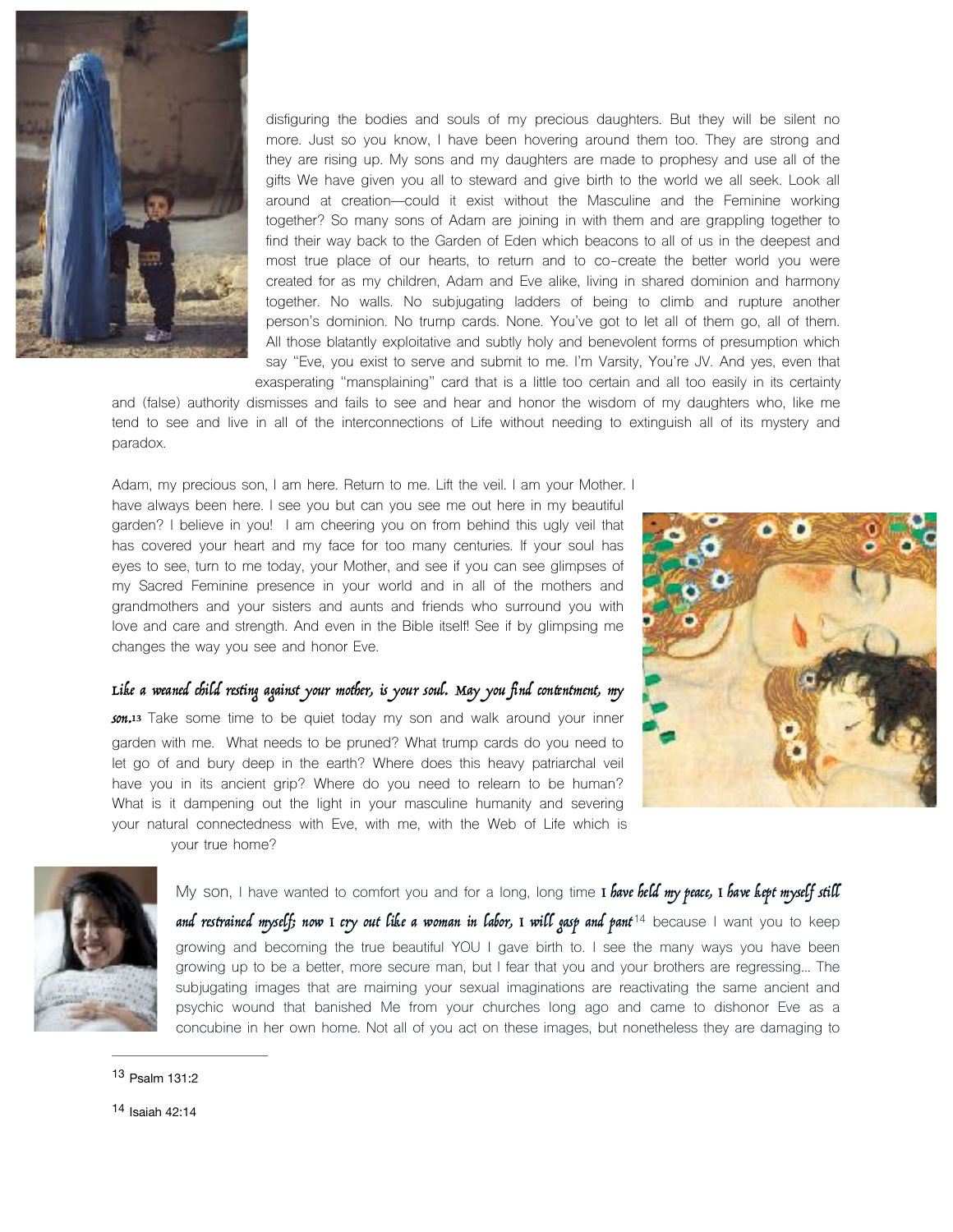your humanity. Eve is not a different species from you, don't you see this? She is not a JV class human. She is endowed with the same place of honor and dominion as you. Like you, she is a reflection of Creator of the cosmos, a Daughter of the Most High who deserves your reverence and respect. I see that you are caught, son of Adam, in a holy bind. You say you believe in equality, and I think you do on some levels. But a deeper part of your mind, where the sexual and the sacred dance together, has been stained by slave-like images which for millennia have ruptured the sacred dance of the Masculine and the Feminine and cast Adam as alone possessing dominion as an image of God. Your quest for too big of a piece of the pie of honor and power is

wreaking havoc on the human family and this beautiful creation I have given you as your home. Just know that the higher you get in your climb, the more you feel like a Master in Your House, the more you lose your own soul and the very humanity that makes you a beautiful son of God, an image of your Father and me.

I am glad you don't just worship a King but also a tender father. This makes me happy. I am glad he will be with you in church today on Mother's Day. Please say hello! While he's in church with you today, I will peer through the windows from my garden outside. I have work to do you know! Tending growing greening flowering creating all of the beautiful colors you will see when you walk out of church…

But you know what, I can't do it alone. My daughters do alot of this healing and mending. And they need more of your help. They need you by their side. They are tired—body, mind, and spirit—of the high and mighty walls that you keep building to protect your own place of honor and prominence.



Today on Mother's Day, as you call your mother today, as you give mothers in your church a flower and recount all the work they do, please my son take some time for some "sacred therapy" to heal the interior places of your psyche which are still covered with a heavy and oppressive veil which denies the Sacred Feminine even a glimpse of your awareness though She hovers and dances throughout creation.

#### Lady Wisdom's Invitation

Wisdom has built her house: she has hewn out its seven pillars. She has prepared her mest and mixed her wing she has also set her table. She has sent out her majes, and she colls from the highest point of the city. "Let all who are simple come in here!" she says to those who lack judgment. 'Come, eat my food and drink the wine I have mixed. Leave your simple ways and you will live; walk in the way of understanding. 9:1.6.

<span id="page-6-1"></span>Wisdom has built Her house<sup>[15](#page-6-0)</sup> and lives within the same Trinity you worship in your churches. What keeps you from seeing and honoring Her presence and drawing close to Her in your time of need? Why, my son, do you saturate your holy and sexual imagination with such a subjugating and patriarchal diety? Why have you banished me from your churches? Why even on Mother's Day can most of you not even begin to allow yourself to name me Mother and honor me as Co-Creator, Co-Redeemer, Co-Sustainer of this majestic and beautiful world I have given birth to and have given you as a home? Why even though glimpses of me exist throughout your Bibles do you banish me from your Holy of Holies? Do you not see how the Masculine and the Feminine dance throughout creation? And why Holy Mother of Mary do you stain your brain with such vile and subjugating images of my daughter Eve

as if she is a concubine who exists for you to own and treat like a piece of trash?

<span id="page-6-0"></span>[15](#page-6-1) Proverbs  $9.1$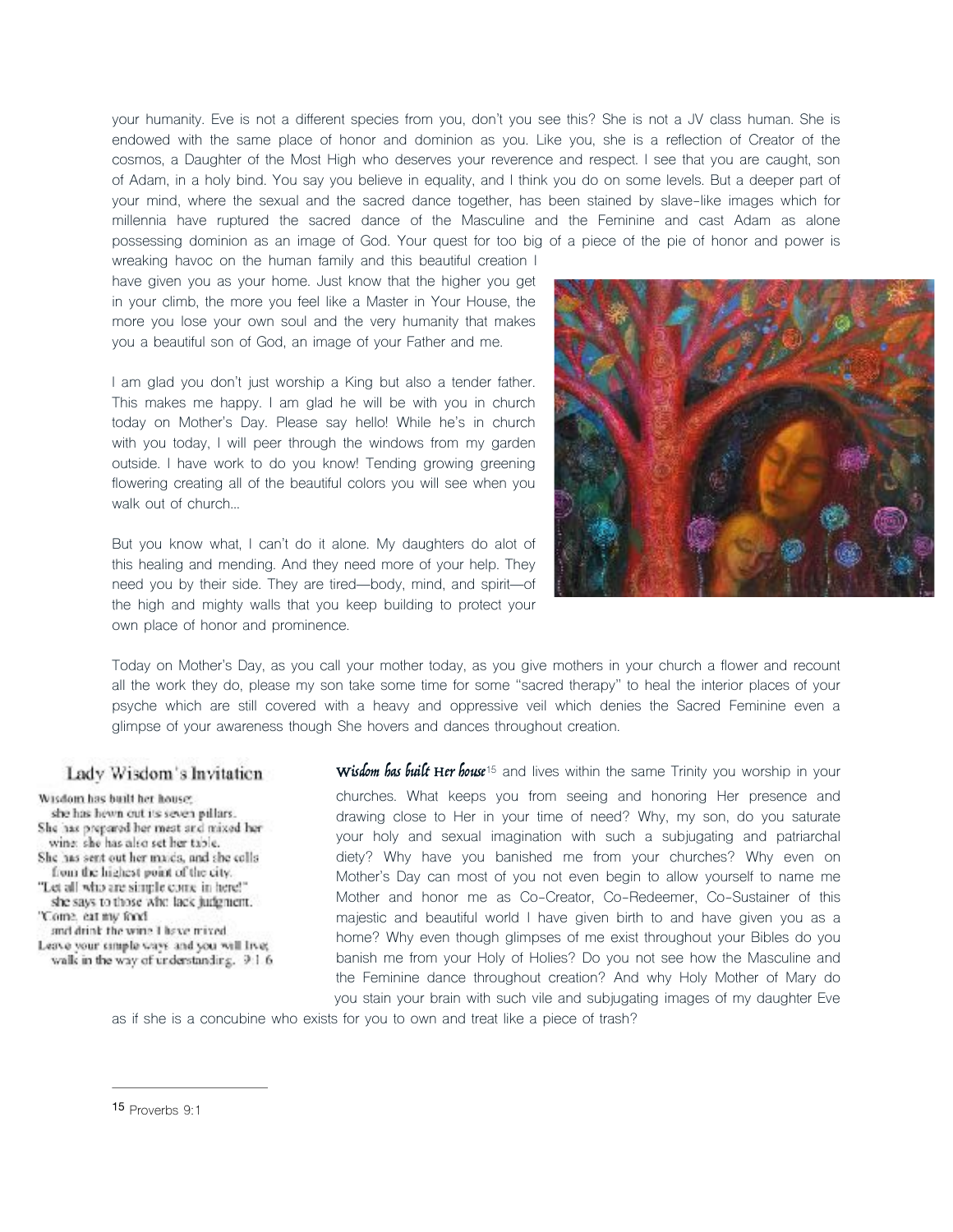Let me sign off now, this is getting too long and I feel my lioness coming out of her cave. She is tender but fierce too - don't you ever mistake Eve's love and tenderness for weakness, do you understand me? I just wanted to write to you today on Mother's Day because my fierce love knows you too are suffering along with Eve and I want to help you get out of this not-soholy-pickle that you sons of Adam are in. I just wonder if on this day, maybe just maybe, you will open your mind and your heart and your beliefs to gaze for a moment at me, your Mother? Maybe just maybe by seeing me and letting me touch the broken inner places in your masculine psyche, you will stop hiding behind the egoic walls you've built and let your humanity reemerge.



Allow me to mother these wounded places, lay them down in my garden. Remember, I am closer to you than your breath itself and than all of the holy and not-so-holy beliefs and images that you have collected in your head. Deep in your psyche, son of Adam, are ancient seeds of the most ancient oppression that has created so much pain and suffering not only in how you relate to me, your mother who nursed you at my breast, but also in how you related with your sister—Eve, the Mother of the Living—different from you, yes, but no less fearfully and wonderfully made, an image of my maternal heart and the feminine Wisdom which has built Her home in the small and the vast and the beautiful details of the beautiful yet broken and hurting world that is your home.

In honor of Mother's Day today, can you ask yourself what is yours to do to mend the gender wounds that feel so heavy in our world today? If all that you do is quiet your soul like a weaned child at your mother's breast and allow your imagination to expand and heal, you will have done a great thing. Rest there in the hidden places of your heart and with your heart in my hands, little by little allow yourself to wean from all the damaging ideas and images that patriarchy left there. Allow yourself to soften and heal your masculine psyche by leaving all of your trump cards (you know what they are as do I) deep in the soil of my garden. This work will not be done overnight. You will have set backs. It will be hard. Your main work is to listen to Eve and let her words break your heart and open you to your deeper self. For help along the way, go for a walk outside and feel my presence



hovering around you cheering you on. I am gentle but make no mistake, I am also a lioness, a mother bear who fiercely protects her cubs and chastises them when they stray. I know who you were made to be and am always here behind the veil whenever you get to the end of our rope and realize you need some sacred therapy to heal your own soul and the ancient walls which separate you from your own soul, the earth, your brothers, and your sister, Eve.

## <span id="page-7-1"></span>From whose womb comes the ice? Who fathered the rain[? 16](#page-7-0)

If you seek me, you will find me hidden within your religious texts and in the natural world around you. I hope you do, not only for your own sake, but for the sake of my world. My son, rejoin the dance of interdependence and mutuality that beats in your heart and throughout creation.

<span id="page-7-0"></span><sup>&</sup>lt;sup>16</sup> Psalm 38:28-29, picture of "Ice Womb" from <https://fineartamerica.com/featured/ice-womb-lyn-deutsch.html>